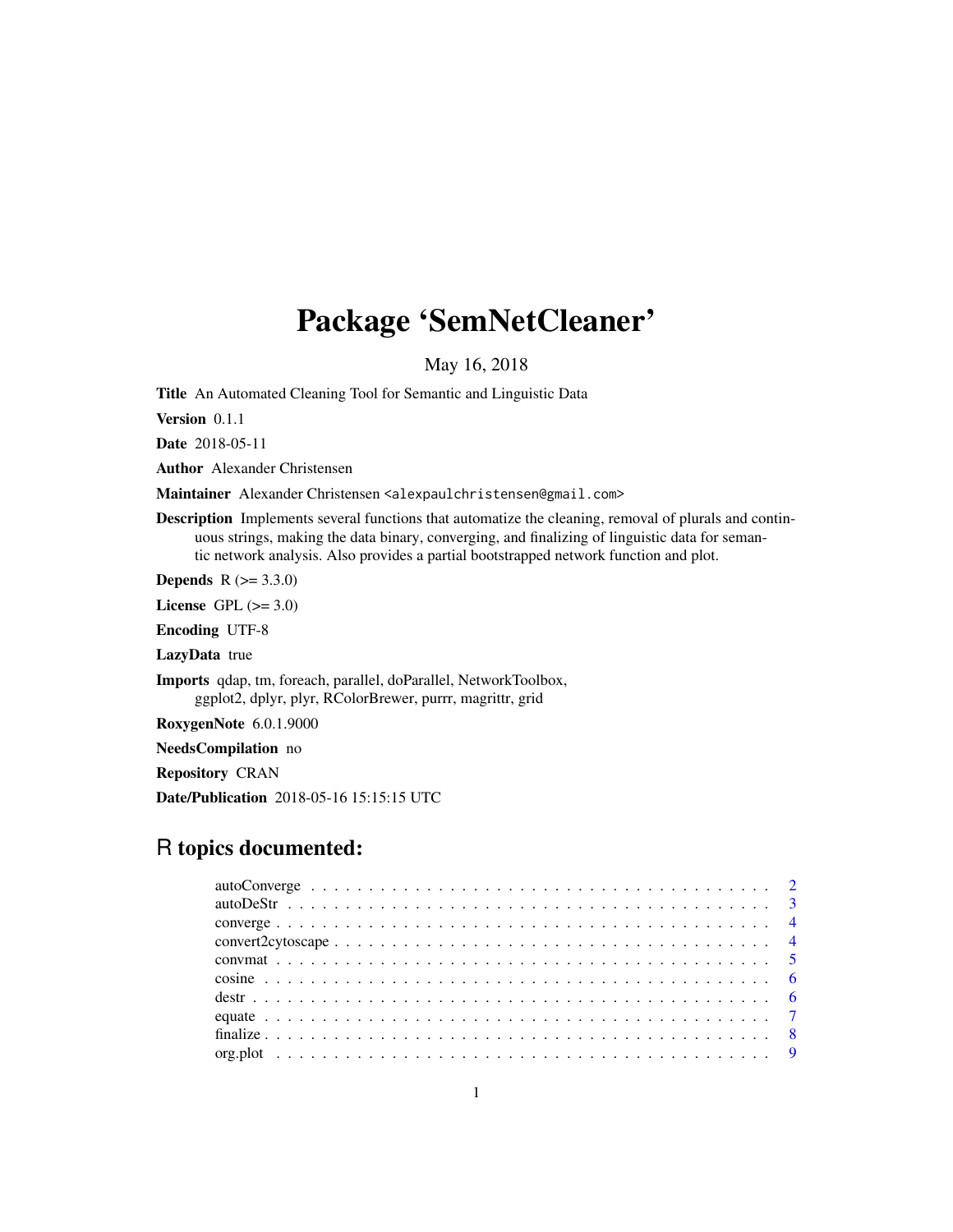## <span id="page-1-0"></span>2 autoConverge

#### **Index** and the contract of the contract of the contract of the contract of the contract of the contract of the contract of the contract of the contract of the contract of the contract of the contract of the contract of th

autoConverge *Autmated Converge Responses*

## Description

Automated [converge](#page-3-1) function merging of columns of binarized response data with another

## Usage

```
autoConverge(rmat)
```
## Arguments

rmat A semnetcleaner filtered response matrix

## Value

The response matrix with the word column merged and the replace column removed for all variables

## Author(s)

Alexander Christensen <alexpaulchristensen@gmail.com>

## Examples

convmat <- autoConverge(rmat)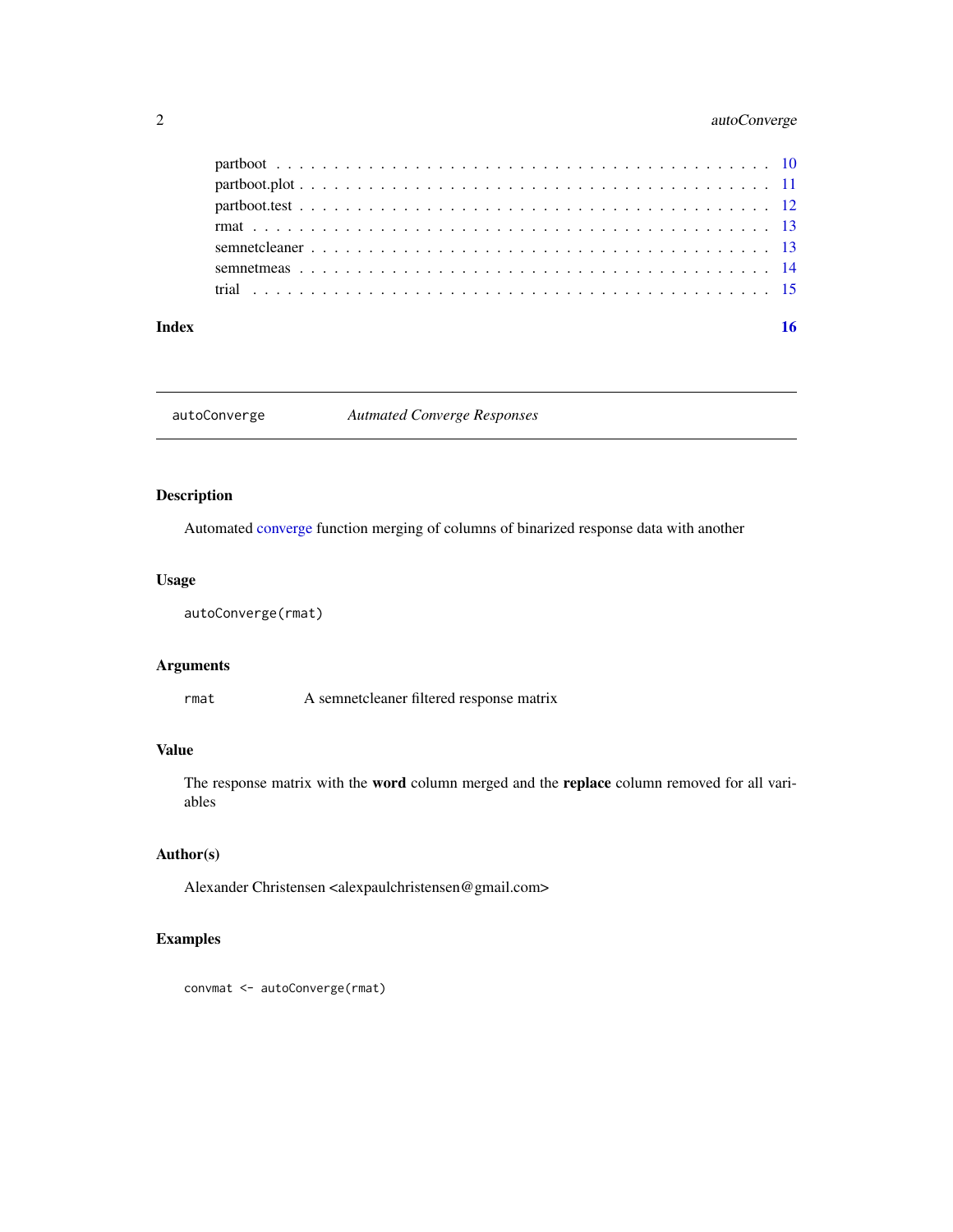<span id="page-2-0"></span>

Automated de-string responses after performing semnetcleaner

#### Usage

```
autoDeStr(rmat, char = 10)
```
#### Arguments

| rmat | A semnet cleaner filtered response matrix                                     |
|------|-------------------------------------------------------------------------------|
| char | Minimum number of characters in a string to be checked for destr. Defaults to |

#### Value

A question asking whether the response should be de-string-ed. If yes, [destr](#page-5-1) will be applied. If no, the next response will be checked

#### Author(s)

Alexander Christensen <alexpaulchristensen@gmail.com>

#### Examples

```
#create example stringed responses
stringed <- cbind(rowSums(cbind(rmat[,c(1,2)])),convmat)
#change name to stringed name
colnames(stringed)[1] <- "alligator.ant"
```
#automated de-string convmat <- destr(stringed, 10)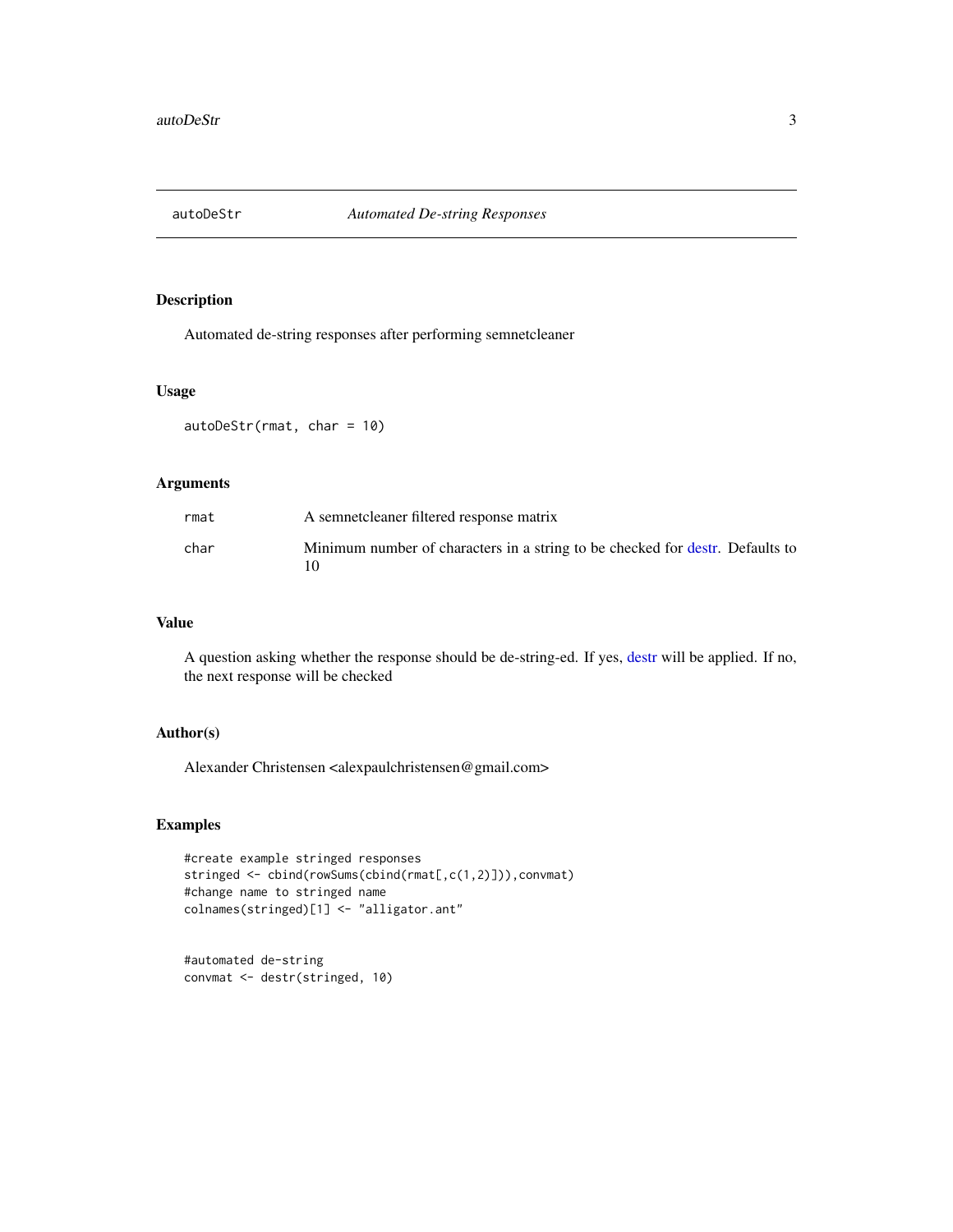<span id="page-3-1"></span><span id="page-3-0"></span>

Merge a column of binarized response data with another

#### Usage

converge(rmat, word, replace)

#### Arguments

| rmat    | A semnetcleaner filtered response matrix                                                                     |
|---------|--------------------------------------------------------------------------------------------------------------|
| word    | The column name that will incoporate the <b>replace</b> column's binarized responses<br>(must be characters) |
| replace | The column name that should be merged with the <b>word</b> column (must be char-<br>acters)                  |

#### Value

The response matrix with the word column merged and the replace column removed

#### Author(s)

Alexander Christensen <alexpaulchristensen@gmail.com>

## Examples

```
#converge "kitten" into response of "cat"
rmat <- converge(rmat,"cat","kitten")
```
convert2cytoscape *Convert Adjacency Matrix to Cytoscape Format*

## Description

Converts an adjacency matrix to Cytoscape's sparse matrix format

## Usage

```
convert2cytoscape(A)
```
#### Arguments

A A cleaned, finalized response matrix ready to be visualized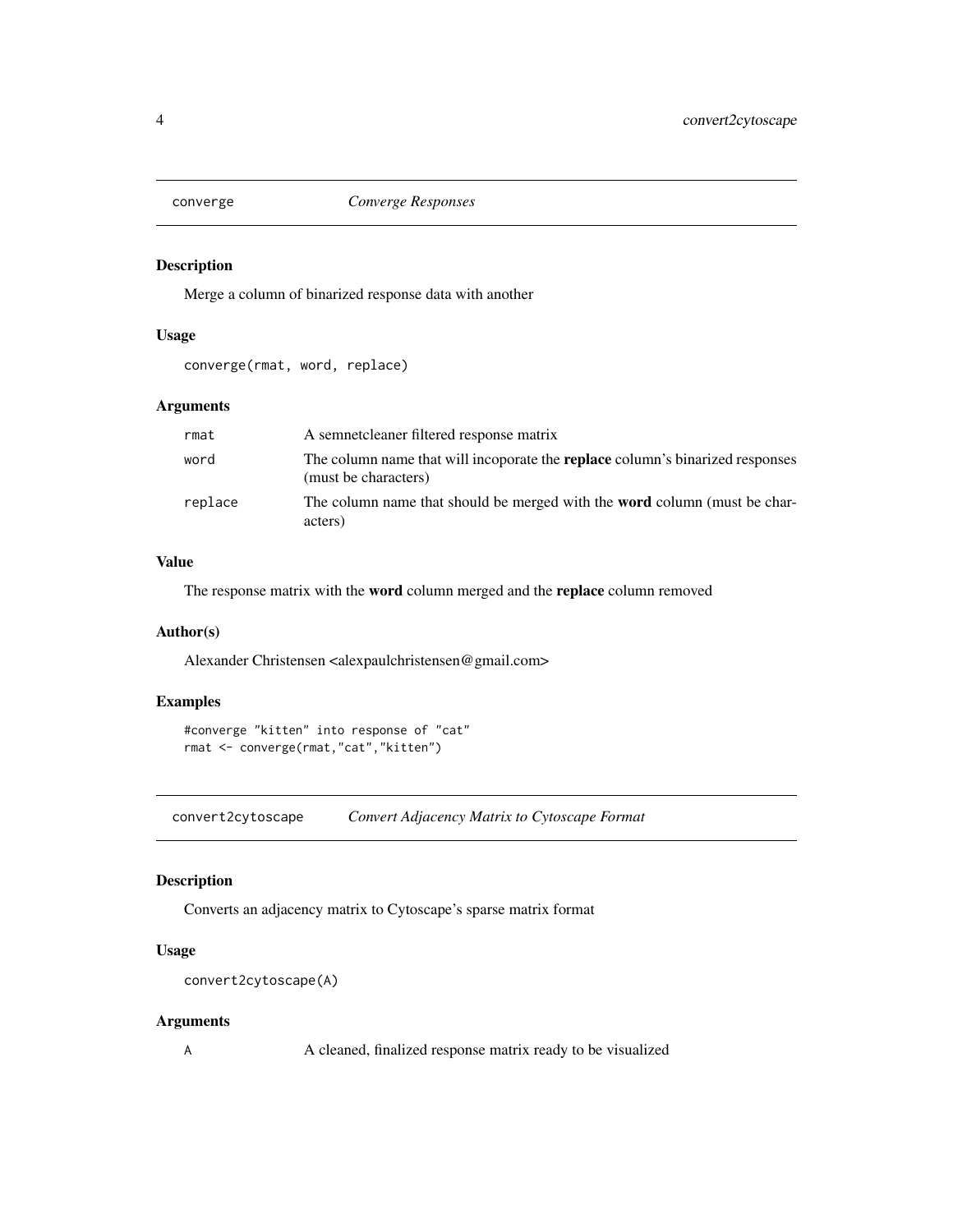#### <span id="page-4-0"></span>convmat 5

## Value

A sparse matrix formatted for Cytoscape

#### Author(s)

Alexander Christensen <alexpaulchristensen@gmail.com>

## Examples

```
#finalize rmatA
finalCmat <- finalize(convmat)
#finalize rmatB
finalRmat <- finalize(rmat)
#equate rmatA and rmatB
eq1 <- equate(finalCmat,finalRmat)
#obtain respective equated response matrices
eqCmat <- eq1$rmatA
eqRmat <- eq1$rmatB
#compute similarity matrix
cosC <- cosine(eqCmat)
cosR <- cosine(eqRmat)
#compute networks using NetworkToolbox
Cnet <- NetworkToolbox::TMFG(cosC)$A
Rnet <- NetworkToolbox::TMFG(cosR)$A
#covert to Cytoscape format
ctyoC <- convert2cytoscape(Cnet)
ctyoR <- convert2cytoscape(Rnet)
```
convmat *Converged trial data of verbal fluency responses*

#### Description

Converged trial data of animal verbal fluency responses. The columns are responses and the rows are the participants.

#### Usage

```
data(convmat)
```
#### Format

A 15x95 response matrix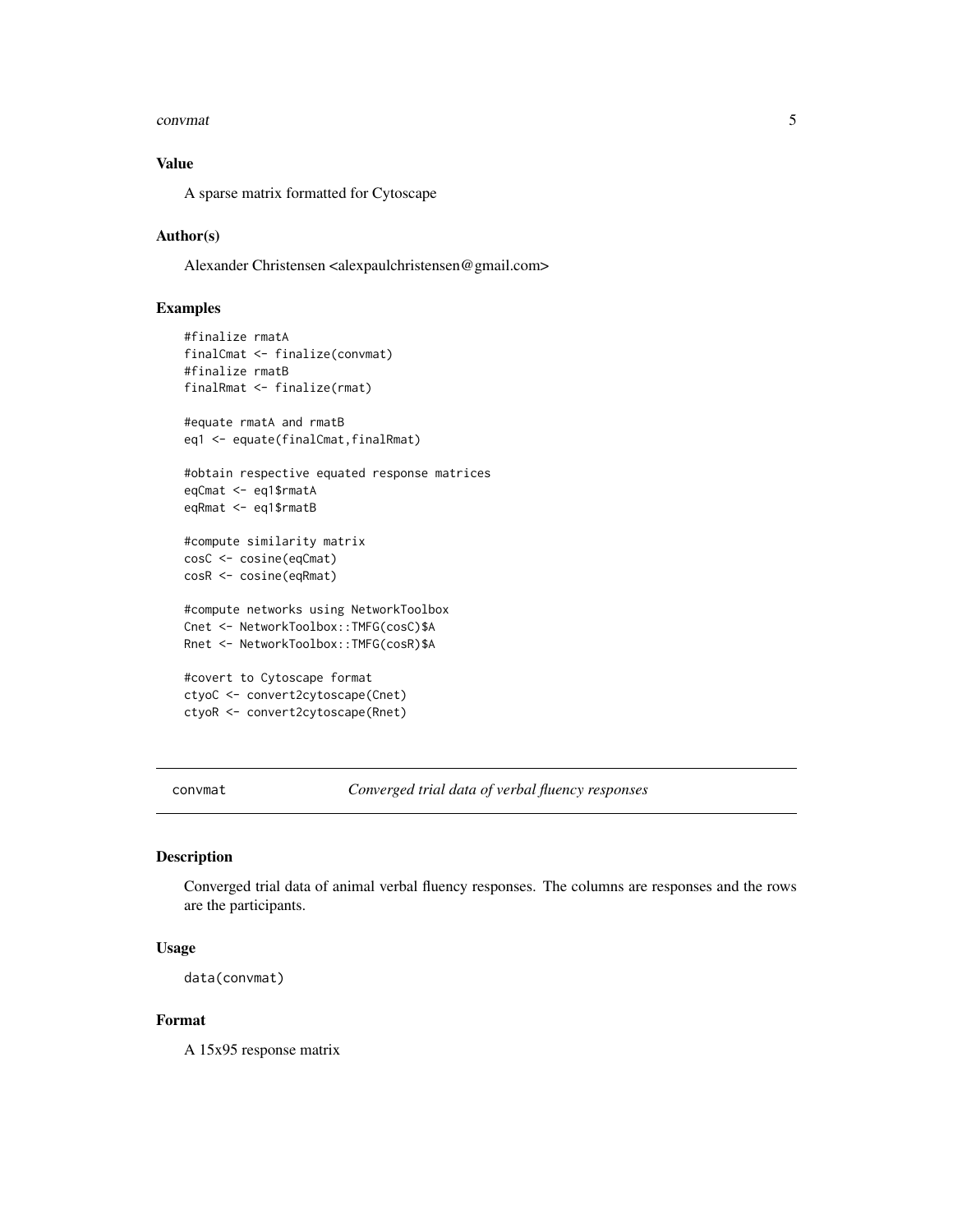## <span id="page-5-0"></span>Examples

data(convmat)

cosine *Cosine Similarity*

## Description

Computes cosine similarity

## Usage

cosine(data, addConstant = 0)

## Arguments

| data        | A binarized dataset of verbal fluency or linguistic data |
|-------------|----------------------------------------------------------|
| addConstant | A constant to be added to the cosine similarity matrix   |

## Value

A cosine similarity matrix

#### Author(s)

Alexander Christensen <alexpaulchristensen@gmail.com>

<span id="page-5-1"></span>destr *De-string Responses*

## Description

De-string responses after performing semnetcleaner

## Usage

destr(rmat, rm.str)

## Arguments

| rmat   | A semnetcleaner filtered response matrix   |
|--------|--------------------------------------------|
| rm.str | The column number of the stringed response |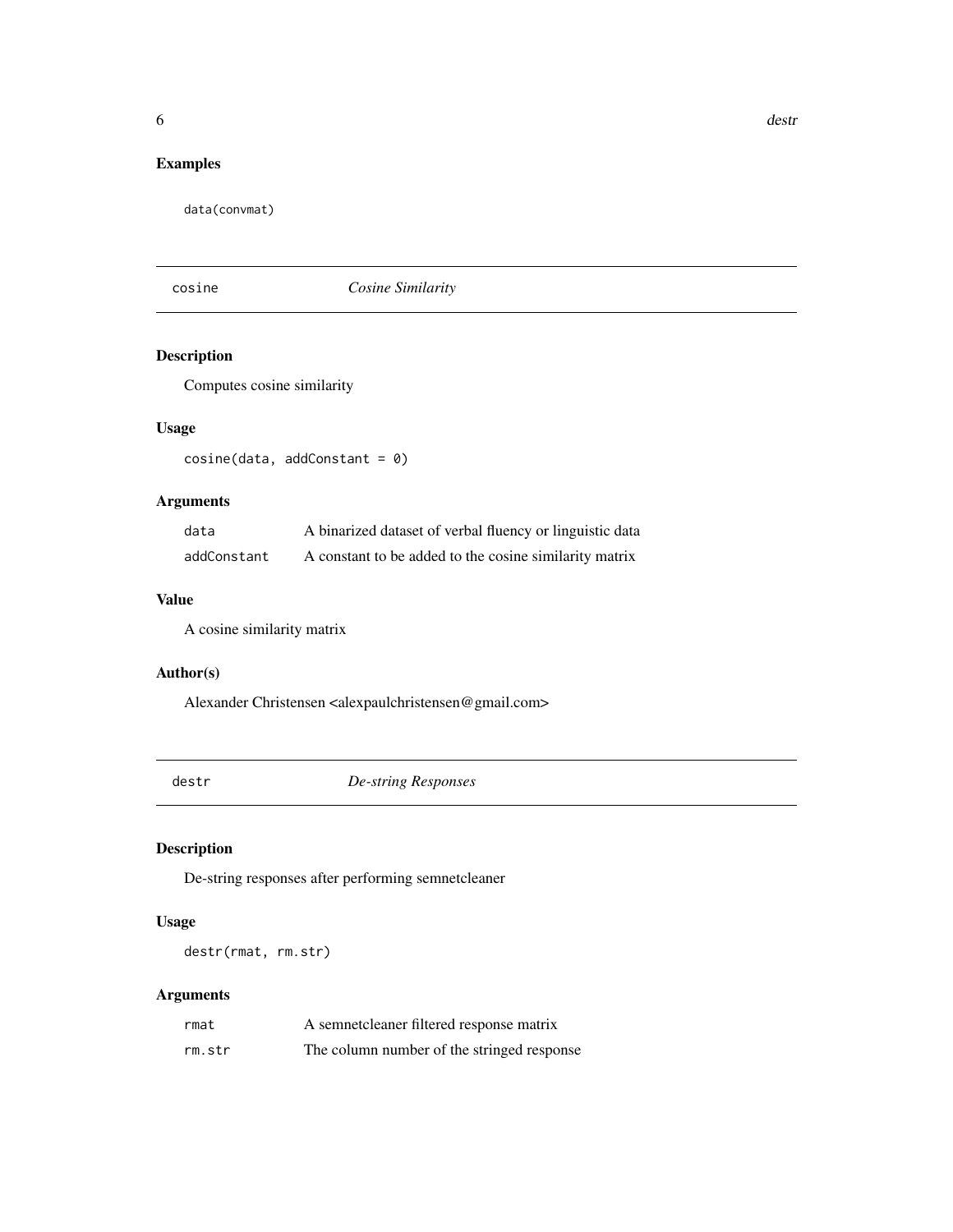#### <span id="page-6-0"></span>equate the contract of the contract of the contract of the contract of the contract of the contract of the contract of the contract of the contract of the contract of the contract of the contract of the contract of the con

## Value

The response matrix with the string column merged into appropriate response columns and the string response removed

## Author(s)

Alexander Christensen <alexpaulchristensen@gmail.com>

#### Examples

```
#create example stringed responses
stringed <- cbind(rowSums(cbind(rmat[,c(1,2)])),convmat)
#change name to stringed name
colnames(stringed)[1] <- "alligator.ant"
#de-string
```
convmat <- destr(stringed, 1)

equate *Equate Group Responses*

## Description

An automated cleaning function for matching groups' responses

#### Usage

```
equate(rmatA, rmatB)
```
#### Arguments

| rmatA | A semnetcleaner filtered response matrix for group 1 |
|-------|------------------------------------------------------|
| rmatB | A semnetcleaner filtered response matrix for group 2 |

#### Value

A list of responses matched for group 1 (rmatA) and group 2 (rmatB)

#### Author(s)

Alexander Christensen <alexpaulchristensen@gmail.com>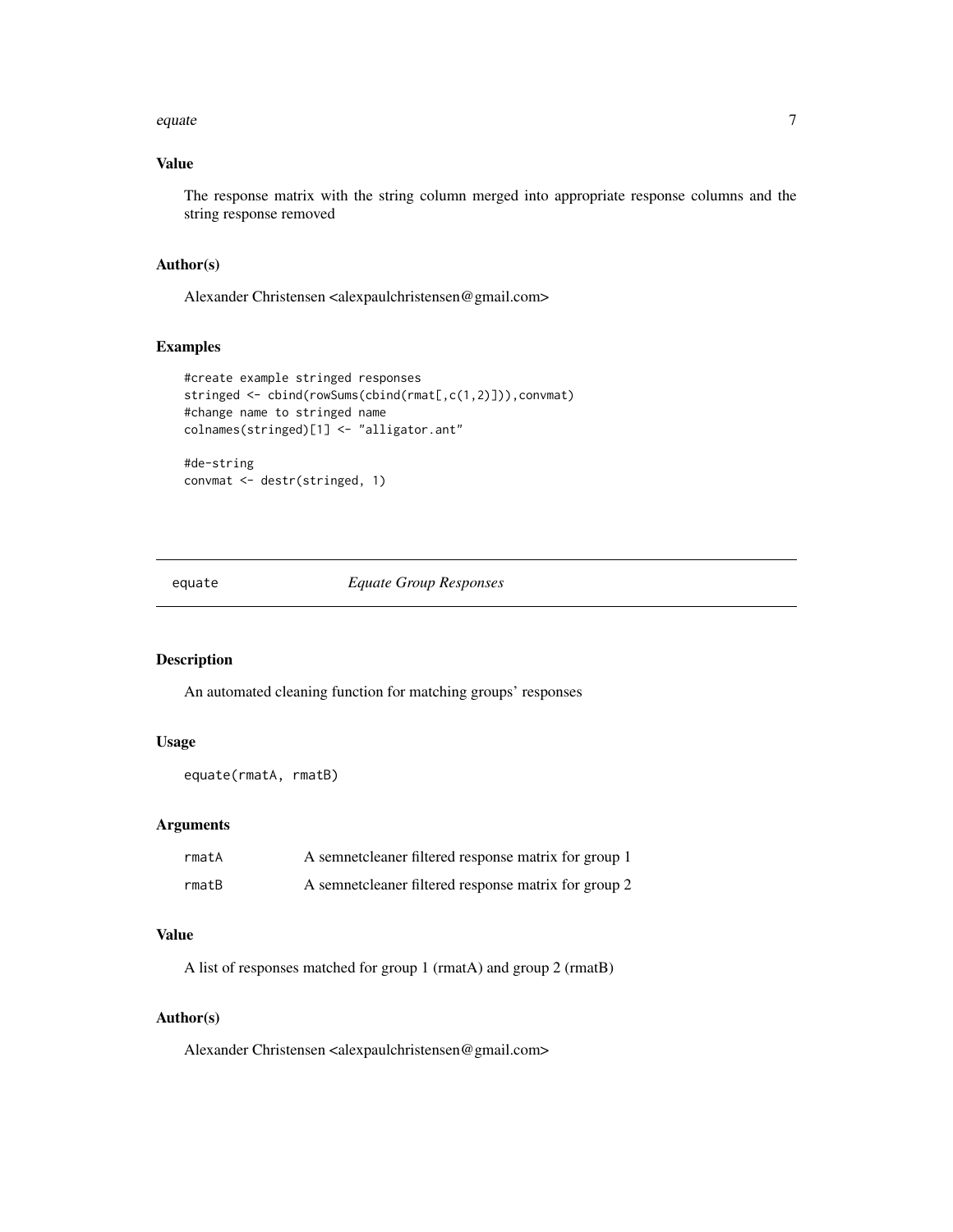#### 8 finalize

## Examples

```
#finalize rmatA
finalCmat <- finalize(convmat)
#finalize rmatB
finalRmat <- finalize(rmat)
#equate rmatA and rmatB
eq1 <- equate(finalCmat,finalRmat)
#obtain respective equated response matrices
eqCmat <- eq1$rmatA
eqRmat <- eq1$rmatB
```
#### finalize *Finalize Response Matrix*

## Description

Finalizes the response matrix by keeping responses that are given by two or more people

#### Usage

finalize(rmat)

## Arguments

rmat A semnetcleaner filtered response matrix

## Value

A matrix with responses given by two or more people

## Author(s)

Alexander Christensen <alexpaulchristensen@gmail.com>

## Examples

```
convmat <- autoConverge(rmat)
```
finalRmat <- finalize(convmat)

<span id="page-7-0"></span>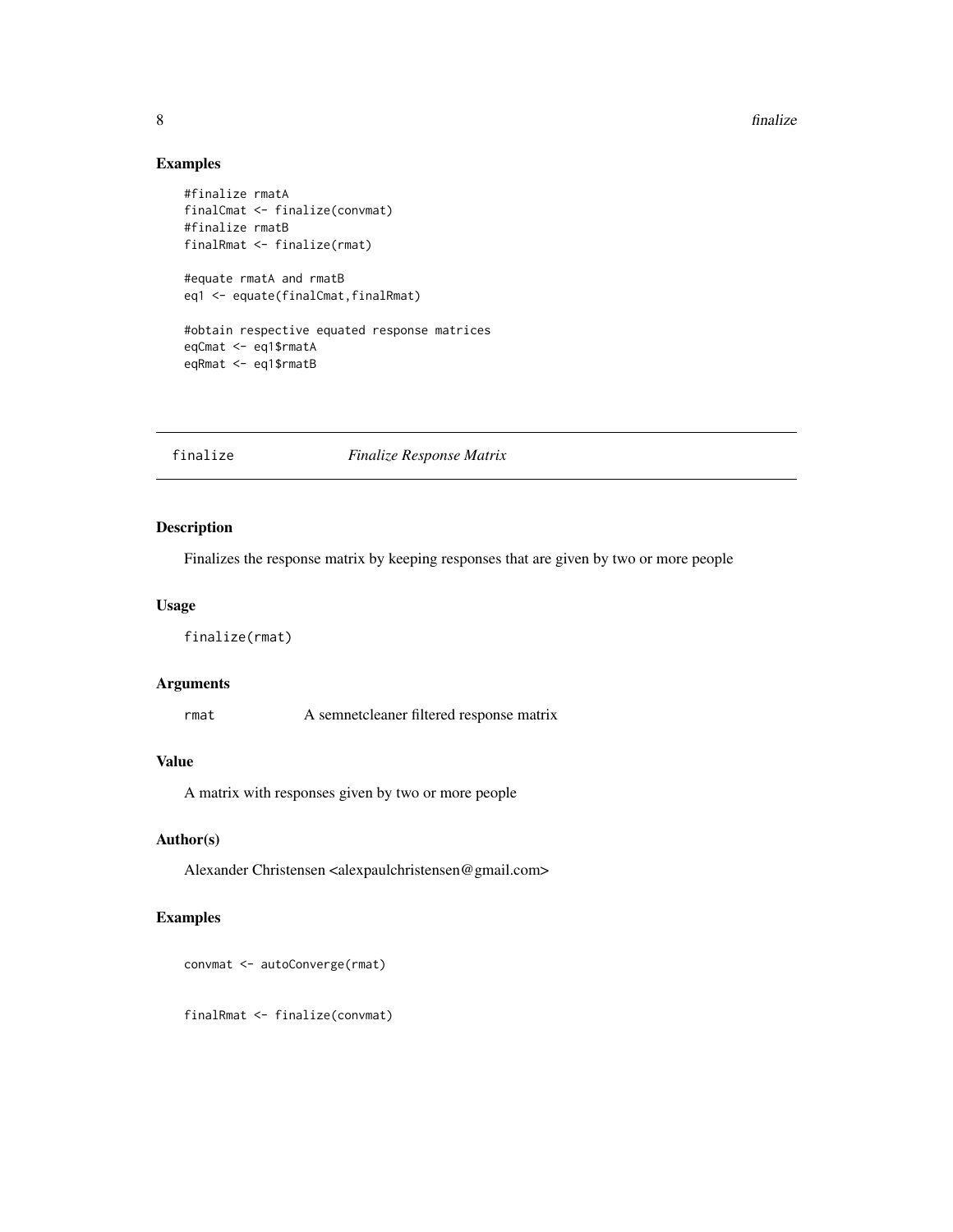<span id="page-8-0"></span>

A function used in [partboot.](#page-9-1) Not to be used individually

## Usage

```
org.plot(bootData, bootPaired, sampsData, sampsPaired, len, measname, netmeas,
 pall, paired, CI, labels)
```
## Arguments

| bootData    | bootData from partboot                     |
|-------------|--------------------------------------------|
| bootPaired  | bootPaired from partboot                   |
| sampsData   | sampsData from partboot                    |
| sampsPaired | sampsPaired from partboot                  |
| len         | Number of samples in data list             |
| measname    | Full network measure name                  |
| netmeas     | Abbreviated network measure name           |
| pall        | Color palette to be used from RColorBrewer |
| paired      | Is samples paired?                         |
| СI          | Confidence interval to be used             |
| labels      | Labels to be used in plot.                 |

## Value

Returns plots for the specified measures

#### Author(s)

Alexander Christensen <alexpaulchristensen@gmail.com>

## Examples

###NOT FOR INDIVIDUAL USE###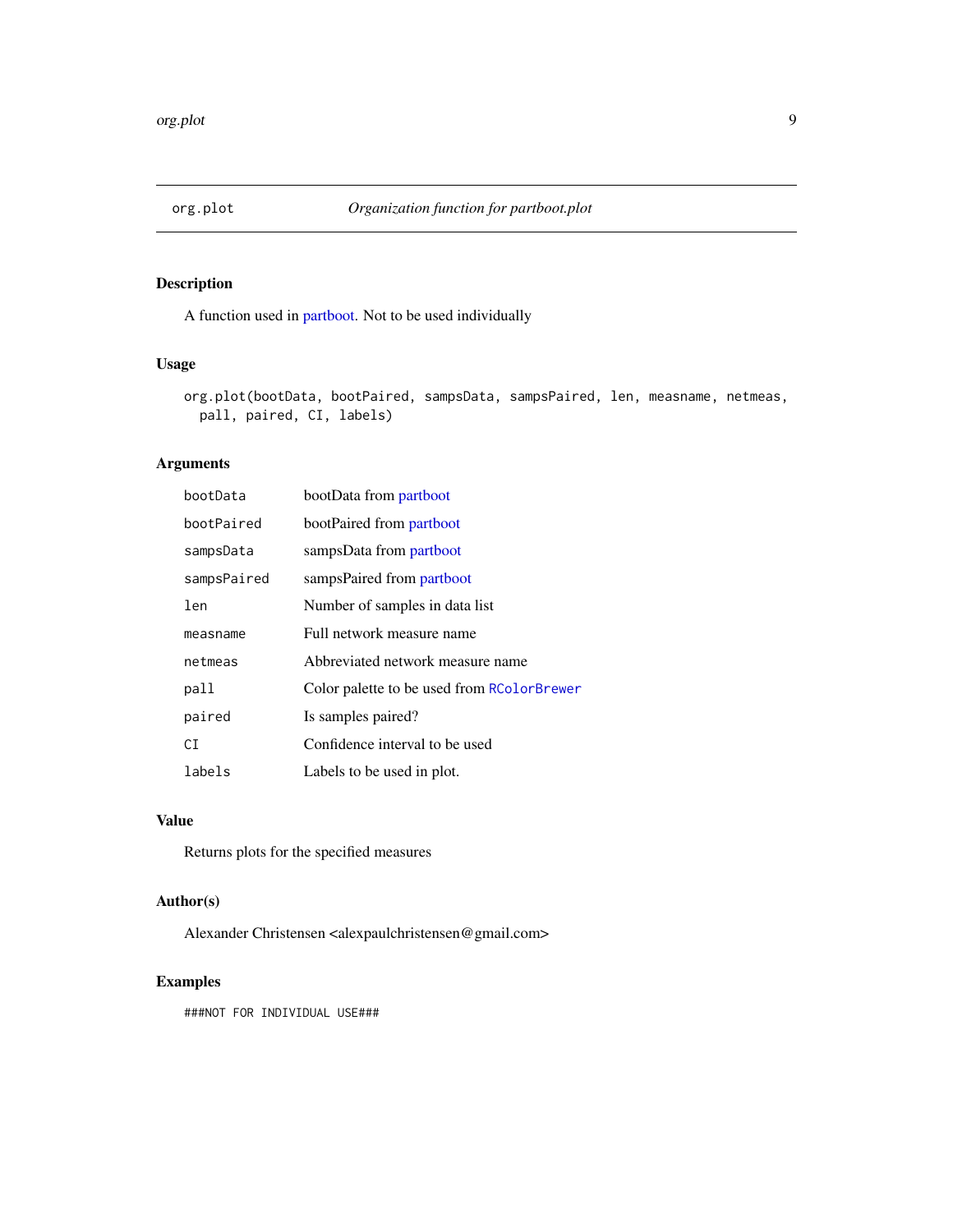<span id="page-9-1"></span><span id="page-9-0"></span>

Bootstraps (without replacement) the nodes in the network and computes global network characteristics

## Usage

```
partboot(data, paired = NULL, n, iter = 1000, corr = c("cor", "cosine"),
 cores, seeds = NULL)
```
#### Arguments

| data   | Cleaned response matrix                                                                                                                                                                              |
|--------|------------------------------------------------------------------------------------------------------------------------------------------------------------------------------------------------------|
| paired | Should bootstrapped nodes be paired? Defaults to NULL. Input a matrix, data<br>frame or list containing another sample                                                                               |
| n      | Number of nodes for bootstrap. Defaults to round(ncol(data)/2,0) (i.g., 50% of<br>nodes)                                                                                                             |
| iter   | Number of iterations in bootstrap. Defaults to 1000                                                                                                                                                  |
| corr   | Association method to use. Defaults to "cosine"                                                                                                                                                      |
| cores  | Number of computer processing cores to use for bootstrapping samples. De-<br>faults to $n - 1$ total number of cores. Set to any number between 1 and maxmi-<br>mum amount of cores on your computer |
| seeds  | Seeds used in previous run. Defaults to NULL. Input a vector from previous run<br>to replicate analyses                                                                                              |

## Value

Returns a list that includes the original semantic network measures (origmeas; ASPL, CC, Q, S), the bootstrapped semantic network measures (bootmeas), and Seeds that can be used to replicate analysis

#### Author(s)

Alexander Christensen <alexpaulchristensen@gmail.com>

#### Examples

```
#finalize rmatA
finalCmat <- finalize(convmat)
#finalize rmatB
finalRmat <- finalize(rmat)
```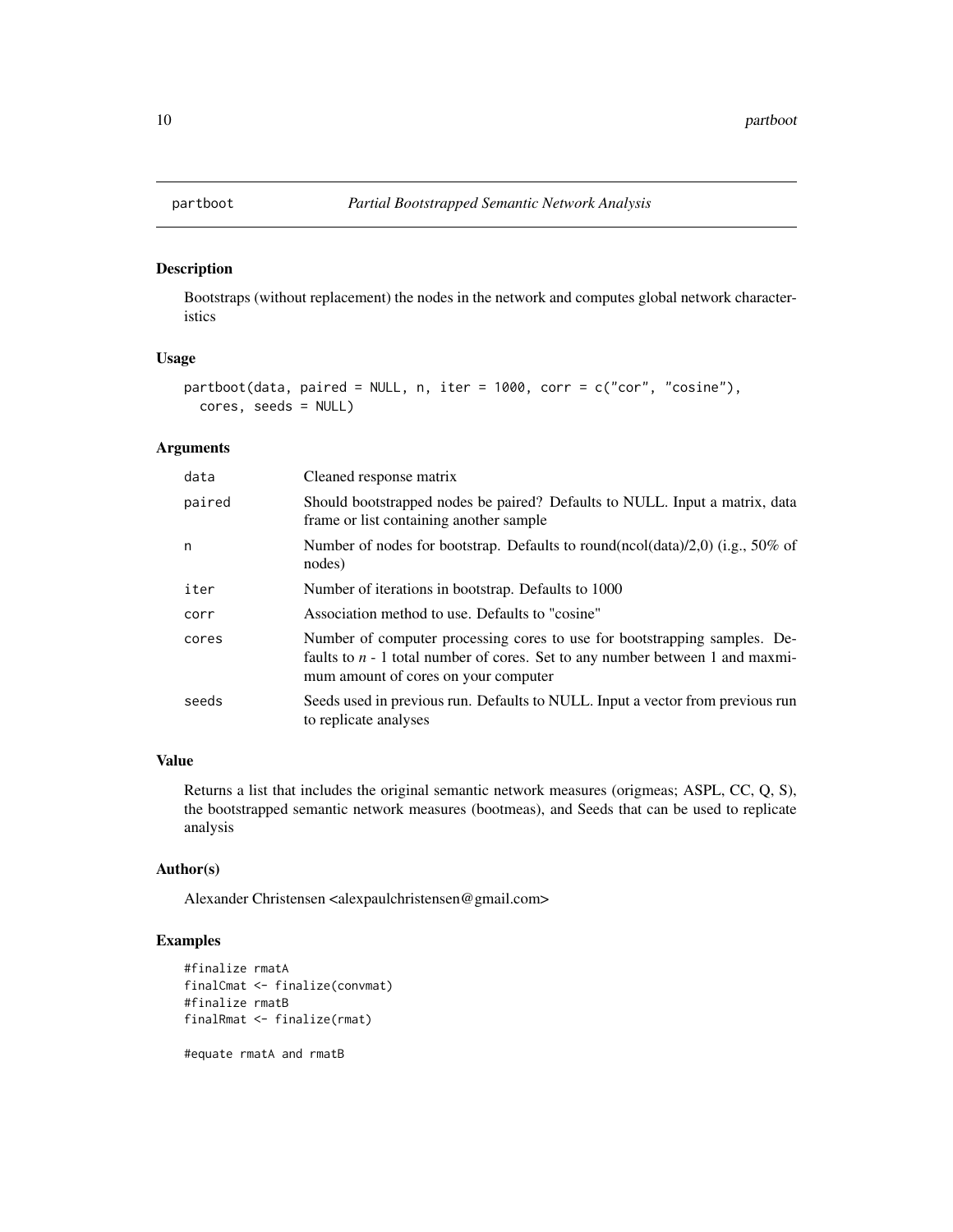## <span id="page-10-0"></span>partboot.plot 11

```
eq1 <- equate(finalCmat,finalRmat)
#obtain respective equated response matrices
eqCmat <- eq1$rmatA
eqRmat <- eq1$rmatB
results <- partboot(eqCmat, eqRmat, iter = 10, corr = "cosine", cores = 4)
```
partboot.plot *Plot for partboot*

## Description

Bootstraps (without replacement) the nodes in the network and computes global network characteristics

#### Usage

```
partboot.plot(object, paired = FALSE, CI = 0.975, labels = NULL,
 measures = c("ASPL", "CC", "Q", "S", "MeanStrength"))
```
#### Arguments

| object   | An object from partboot                                                                   |
|----------|-------------------------------------------------------------------------------------------|
| paired   | Is object from a paired partboot?                                                         |
| СI       | Confidence intervals to use for plot. Defaults to .975                                    |
| labels   | Labels to be used in plot. Defaults to NULL. Typed responses will be requested<br>if NULL |
| measures | Measures to be plotted                                                                    |

#### Value

Returns plots for the specified measures

#### Author(s)

Alexander Christensen <alexpaulchristensen@gmail.com>

#### Examples

```
#finalize rmatA
finalCmat <- finalize(convmat)
#finalize rmatB
finalRmat <- finalize(rmat)
```
#equate rmatA and rmatB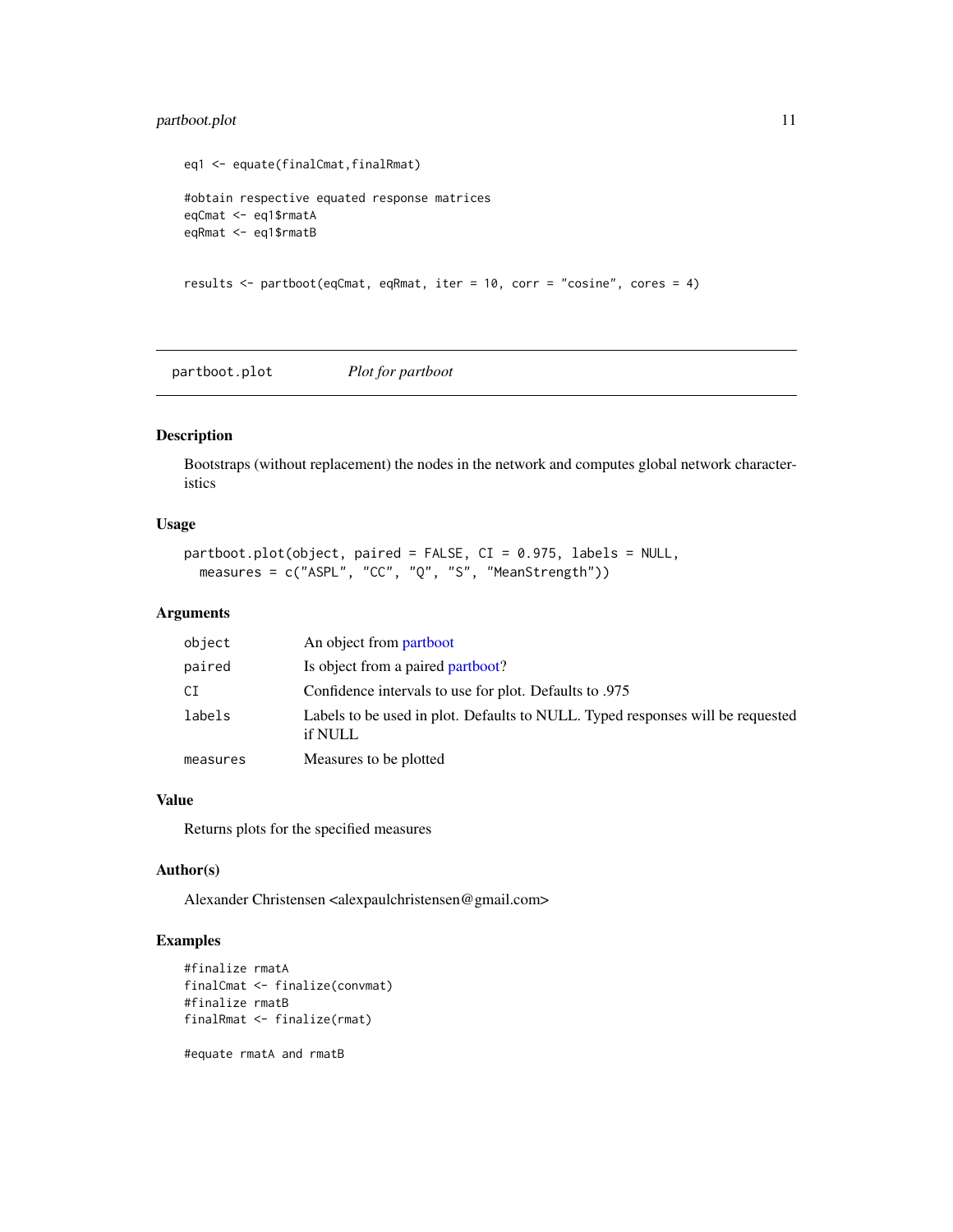```
eq1 <- equate(finalCmat,finalRmat)
#obtain respective equated response matrices
eqCmat <- eq1$rmatA
eqRmat <- eq1$rmatB
results <- partboot(eqCmat, eqRmat, corr = "cosine", cores = 4)
#labels
labs <- c("eqCmat","eqRmat")
partboot.plot(results, paired = TRUE, labels = labs)
```
partboot.test *Test for partboot*

#### Description

Bootstraps (without replacement) the nodes in the network and computes global network characteristics

#### Usage

```
partboot.test(object)
```
#### Arguments

object An object from [partboot](#page-9-1)

## Value

Returns test statistics for specified measures

#### Author(s)

Alexander Christensen <alexpaulchristensen@gmail.com>

#### Examples

```
#finalize rmatA
finalCmat <- finalize(convmat)
#finalize rmatB
finalRmat <- finalize(rmat)
#equate rmatA and rmatB
eq1 <- equate(finalCmat,finalRmat)
#obtain respective equated response matrices
```

```
eqCmat <- eq1$rmatA
```
<span id="page-11-0"></span>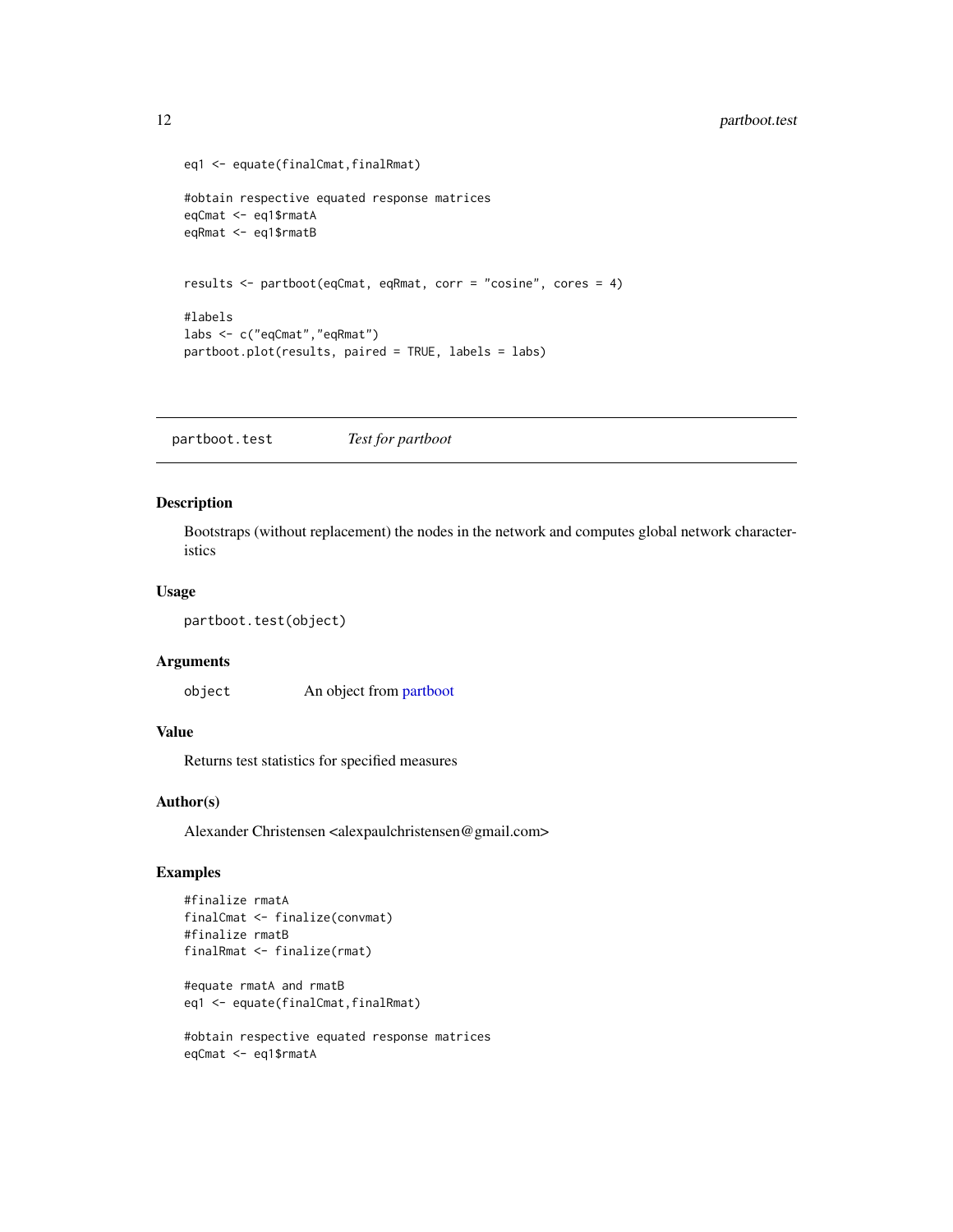#### <span id="page-12-0"></span>rmat 13

```
eqRmat <- eq1$rmatB
results <- partboot(eqCmat, eqRmat, corr = "cosine", cores = 4)
partboot.test(results, paired = TRUE, labels = labs)
```
## rmat *Cleaned trial data of verbal fluency responses*

## Description

Cleaned trial data of animal verbal fluency responses. The columns are responses and the rows are the participants.

## Usage

data(rmat)

## Format

A 15x95 response matrix

## Examples

data(rmat)

semnetcleaner *Semantic Network Cleaner*

## Description

An automated cleaning function for semantic network data

#### Usage

semnetcleaner(data, miss = 99)

#### Arguments

| data | A dataset of verbal fluency or linguistic data |
|------|------------------------------------------------|
| miss | Value for missing data. Defaults to 99         |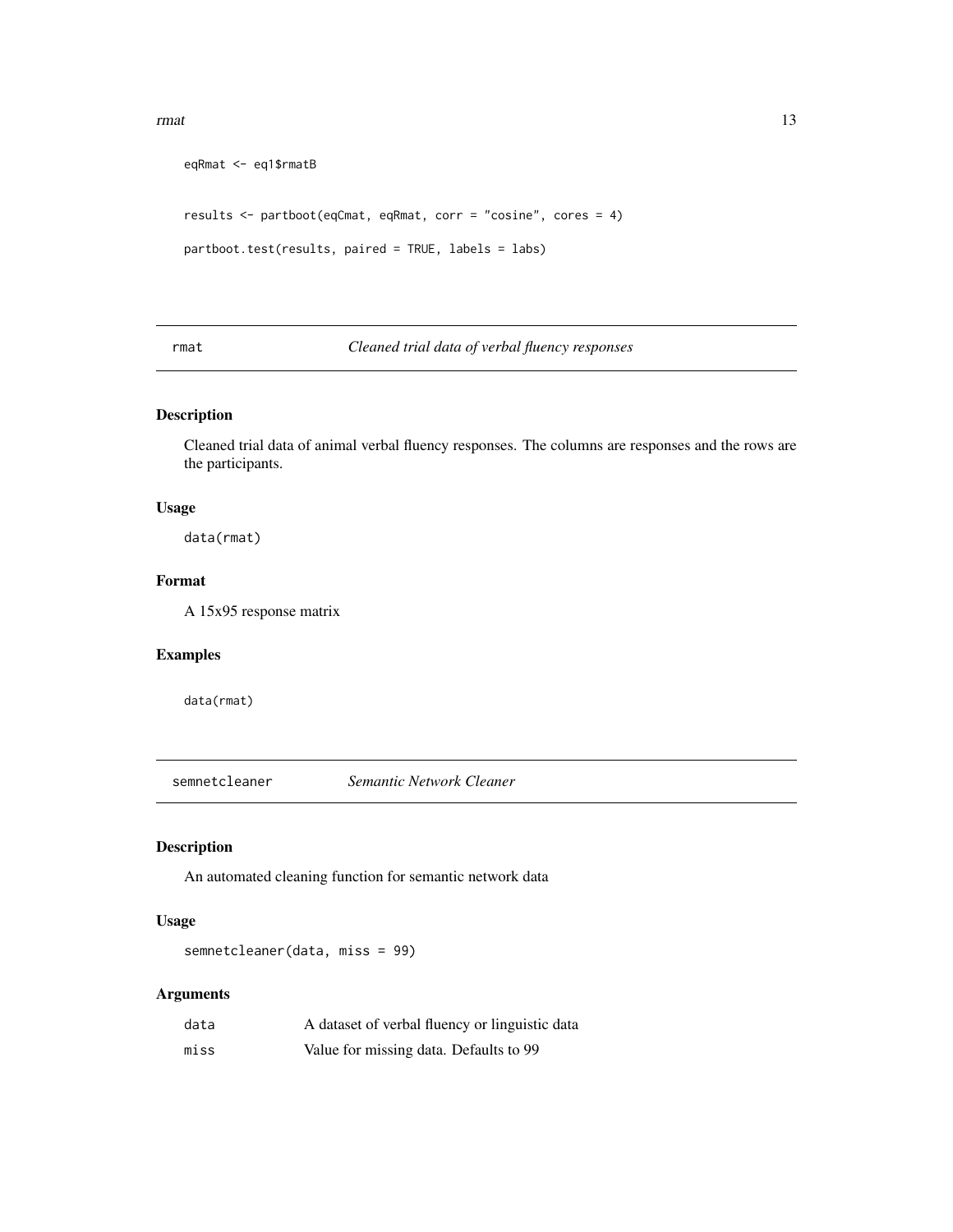<span id="page-13-0"></span>A list of a binary matrix of responses (binary; rows = participants, columns = responses) and cleaned response matrix (responses)

#### Author(s)

Alexander Christensen <alexpaulchristensen@gmail.com>

#### References

Hornik, K., & Murdoch, D. (2010). Watch Your Spelling!. *The R Journal*, 3(2), 22-28.

#### Examples

rmat<-semnetcleaner(trial)

semnetmeas *Semantic Network Measures*

#### Description

Computes the average shortest path length (ASPL), clustering coefficient(CC), modularity (Q), small-worldness (S; defaults to "rand"), and mean network strength (MNS)

## Usage

```
semnetmeas(A, iter, weighted = FALSE, swm = "rand")
```
#### Arguments

| $\mathsf{A}$ | An adjacency matrix of network A                                                                  |
|--------------|---------------------------------------------------------------------------------------------------|
| iter         | Number of iterations for the small-worldness measure                                              |
| weighted     | Should weighted measures be computed? Defaults to FALSE. Set to TRUE for<br>weighted measures     |
| <b>SWM</b>   | Method for computing small-worldness. Defaults to "rand". See smallworldness<br>for other options |

#### Value

Returns a values for ASPL, CC, Q, and S

#### Author(s)

Alexander Christensen <alexpaulchristensen@gmail.com>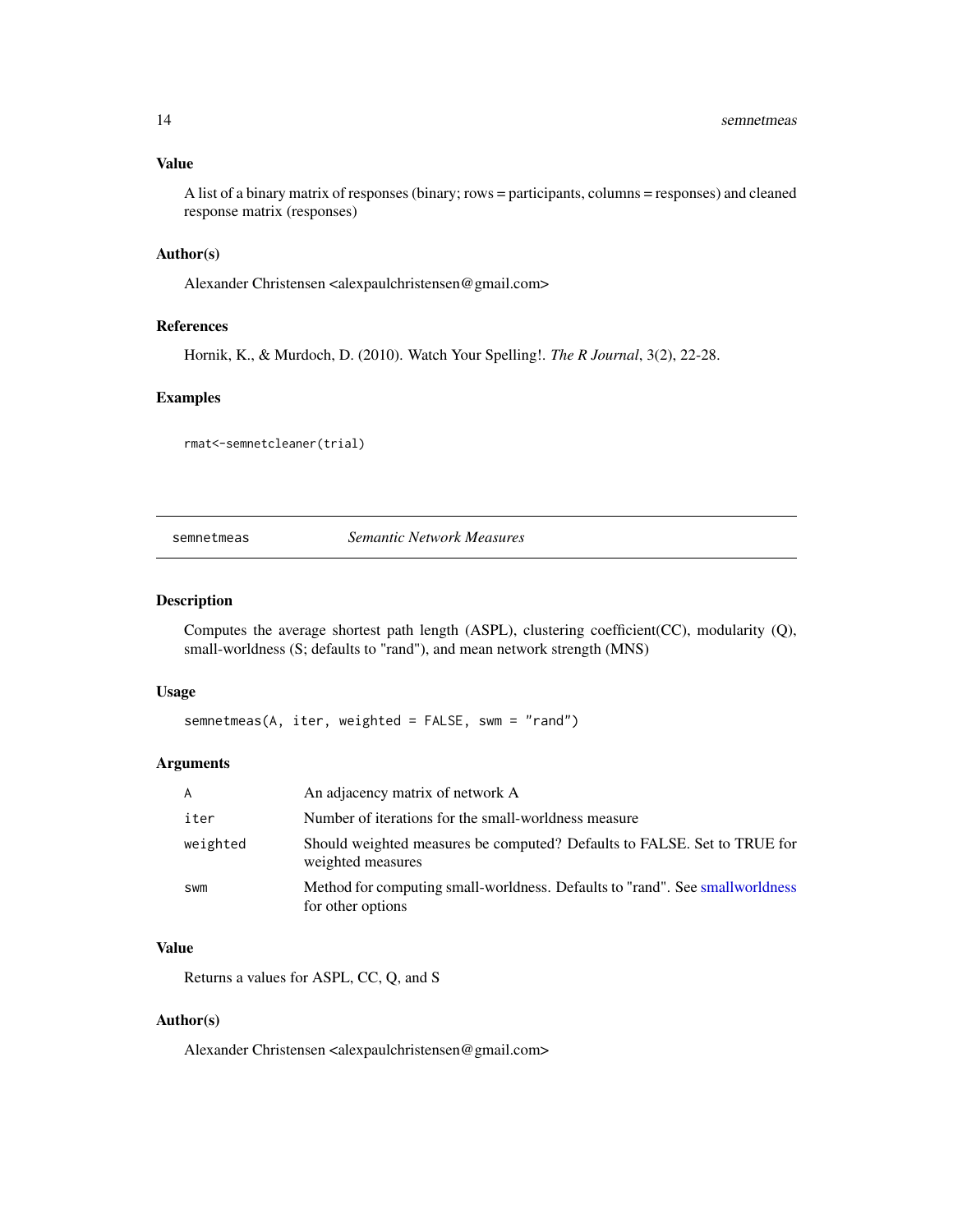<span id="page-14-0"></span>trial the contract of the contract of the contract of the contract of the contract of the contract of the contract of the contract of the contract of the contract of the contract of the contract of the contract of the cont

## Examples

```
lowO <- subset(NetworkToolbox::animals, Group==1)[-1]
cosL <- cosine(lowO)
A <- NetworkToolbox::TMFG(cosL)$A
globmeas <- semnetmeas(A)
```
trial *Trial data of verbal fluency responses*

## Description

Trial data of animal verbal fluency responses. The columns are participants and the rows are their responses.

## Usage

data(trial)

## Format

A 49x15 response matrix

## Examples

data(trial)